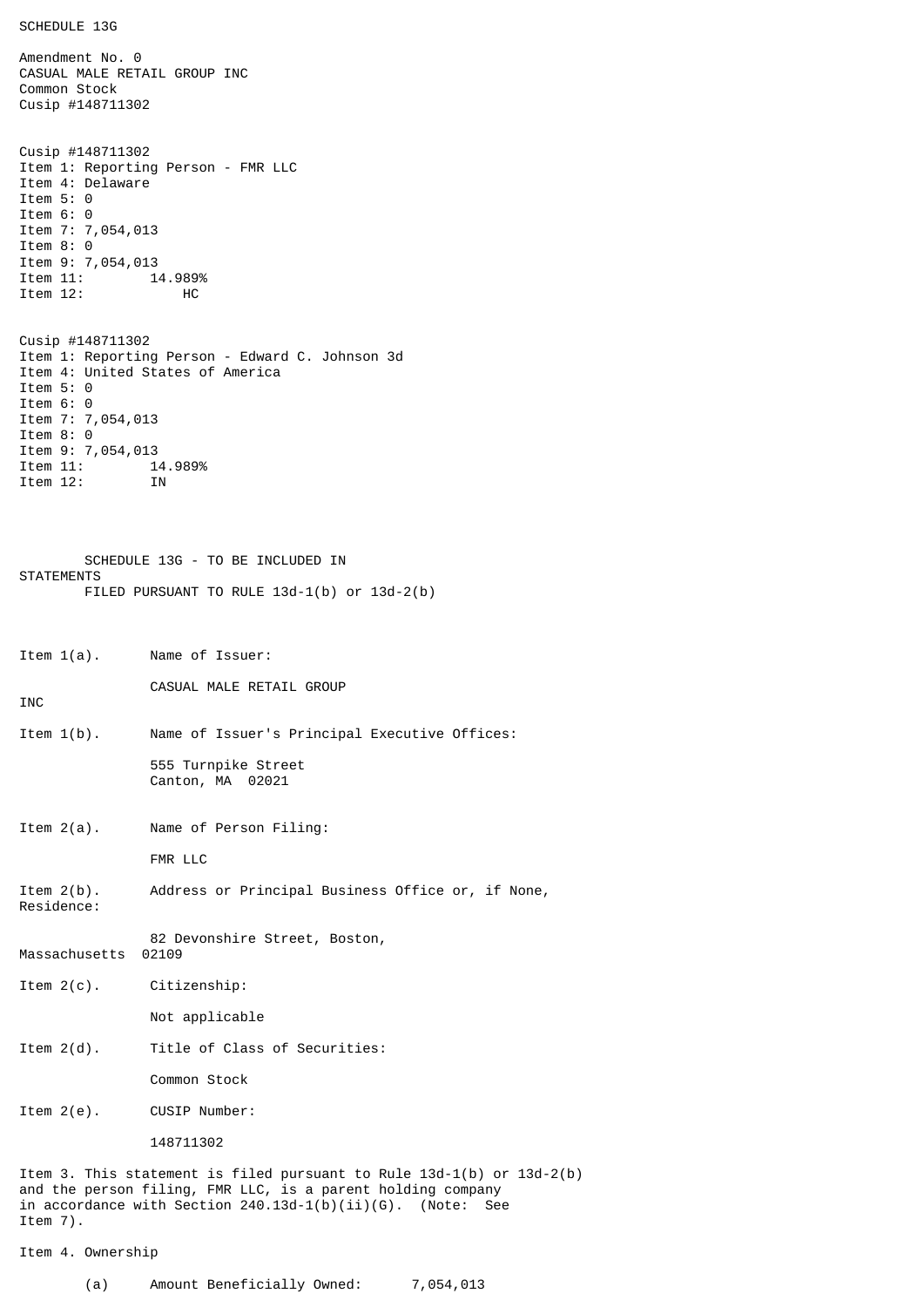(b) Percent of Class: 14.989%

(c) Number of shares as to which such person has:

(i) sole power to vote or to direct the vote: 0

 $(i)$  shared power to vote or to<br>he vote:  $0$ direct the vote:

(iii) sole power to dispose or to direct the disposition of: 7,054,013

(iv) shared power to dispose or to direct the disposition of: 0

Item 5. Ownership of Five Percent or Less of a Class.

Not applicable.

Item 6. Ownership of More than Five Percent on Behalf of Another Person.

Various persons have the right to receive or the power to direct the receipt of dividends from, or the proceeds from the sale of, the Common Stock of CASUAL MALE RETAIL GROUP INC. No one person's interest in the Common Stock of CASUAL MALE RETAIL GROUP INC is more than five percent of the total outstanding Common Stock.

Item 7. Identification and Classification of the Subsidiary Which Acquired the Security Being Reported on By the Parent Holding Company.

See attached Exhibit A.

Item 8. Identification and Classification of Members of the Group.

Not applicable. See attached Exhibit A.

Item 9. Notice of Dissolution of Group.

Not applicable.

Item 10. Certification.

By signing below I certify that, to the best of my knowledge and belief, the securities referred to above were acquired in the ordinary course of business and were not acquired for the purpose of and do not have the effect of changing or influencing the control of the issuer of such securities and were not acquired in connection with or as a participant in any transaction having such purpose or effect.

Signature

After reasonable inquiry and to the best of my knowledge and belief, I certify that the information set forth in this statement is true, complete and correct.

October 09, 2009 Date

 /s/ Scott C. Goebel Signature

Scott C. Goebel Duly authorized under Power of Attorney effective as of June 1, 2008 by and on behalf of FMR LLC and its direct and indirect subsidiaries

SCHEDULE 13G - TO BE INCLUDED IN **STATEMENTS** FILED PURSUANT TO RULE 13d-1(b) or 13d-2(b)